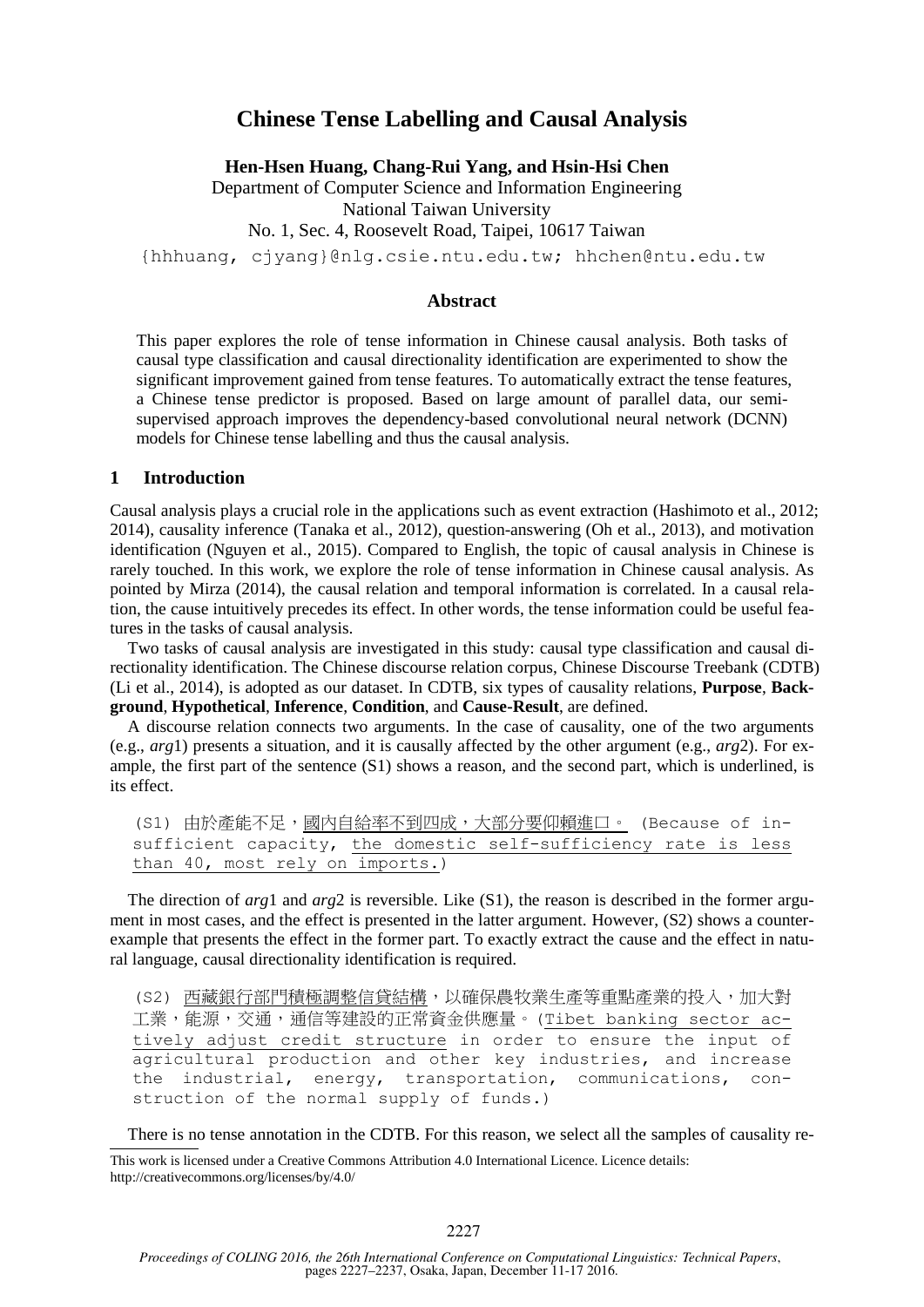lation from CDTB, and manually label the tense for each argument as ground-truth for the two tasks. To automatically extract the tense features, a Chinese tense predictor is required. The grammatical tense in English explicitly denotes the temporal information for a given text. In Chinese, however, the temporal information is communicated with aspect particles such as  $\vec{f}$  (le) and  $\hat{\vec{f}}$  (zhe) and temporal adverbials such as 現在 ("now") and 明天 ("tomorrow") (Xue et al., 2008; Ge et al., 2015). In other words, it is more challenging to determine the tense in Chinese text. Thus, we propose a semisupervised algorithm that learns to label tense information in Chinese text. With UM-Corpus, a large English-Chinese parallel corpus aligned at sentence-level (Tian et al., 2014), we generate a pseudolabelled Chinese tense corpus by deriving the tense information from their English counterpart. Dependency-based convolutional neural network (DCNN) is trained to predict Chinese tense. We incorporate the semi-supervised Chinese tense predictor in the tasks of causal type classification and causal directionality identification. The experimental results are compared with the supervised approach and the ideal situation where human-labelled information is available.

The contribution of this paper is three-fold: (1) we transfer the tense information from English sentence to its Chinese counterpart based on sentence-aligned English-Chinese parallel corpus, (2) we train Chinese tense predictor with DCNN and use it to label tense markers on a Chinese sentence, and (3) we apply the tense information to identify causal type and causal directionality of a sentence. The rest of this paper is organized as follows. Section 2 surveys the related work. Section 3 describes the experimental materials. Section 4 shows our approach to Chinese tense labelling. Section 5 illustrates the use of tense information in causal type and causal directionality identification. Section 6 concludes this paper.

## **2 Related Work**

Causal analysis attracts much attention in AI community for years. A variety of issues have been explored. One of the hottest topic is event analysis, where causal information plays a crucial role (Do et al., 2011; Riaz and Girju, 2013; 2014; Mirza and Tonelli, 2014; Kives et al., 2015). Other applications include generation of event causality hypotheses (Hashimoto et al., 2015), motivation identification (Nguyen et al., 2015), causality detection and extraction (Hashimoto et al., 2012; Mihaila and Ananiadou, 2013), causal inference (Tanaka et al., 2012), question answering (Oh et al., 2013), and future scenario generation (Hashimoto et al., 2014). The correlation between temporality and causality is studied by Mirza (2014) and Mirza and Tonelli (2014).

Unlike English, no grammatical tense is available in Chinese. Various approaches are explored to address the topic of Chinese tense prediction. Liu et al. (2011) propose an unsupervised method for Chinese tense labelling by learning from a Chinese-English parallel corpus. Zhang and Xue (2014) deal with Chinese tense inference by training a supervised model with various linguistic features on a Chinese tense corpus (Xue and Zhang, 2014). Following the unsupervised method by Liu et al. (2011), we develop a semi-supervised model that benefits from a large amount of data labelled by an accurate English tense predictor.

Neural networks such as recurrent neural network (RNN) and convolutional neural network (CNN) are very popular in NLP community. Kim (2014) releases a sentence classifier with convolutional neural network (CNN), where a sentence is represented as a sequence of word vectors (Mikolov et al., 2013). Based on Kim's work, Ma et al. (2015) propose the dependency-based CNN (DCNN) by adding the structure information features to the sentence representation. In this work, we employ DCNN for Chinese tense classification under supervised, unsupervised, and semi-supervised learning.

### **3 Linguistic Resources**

Three types of corpora are used in this work. Section 3.1 describes the corpus for Chinese causal analysis. Section 3.2 and Section 3.3 introduce the corpora for developing our Chinese tense predictor.

### **3.1 Chinese Causality Corpus**

There are few resources for Chinese causal analysis. In this work, we extract instances labelled with causality relation in the Chinese Discourse Treebank (CDTB) (Li et al., 2014) as the basis of our causality dataset. Similar to the English discourse corpus, e.g., Penn Discourse Treebank (PDTB) (Prasad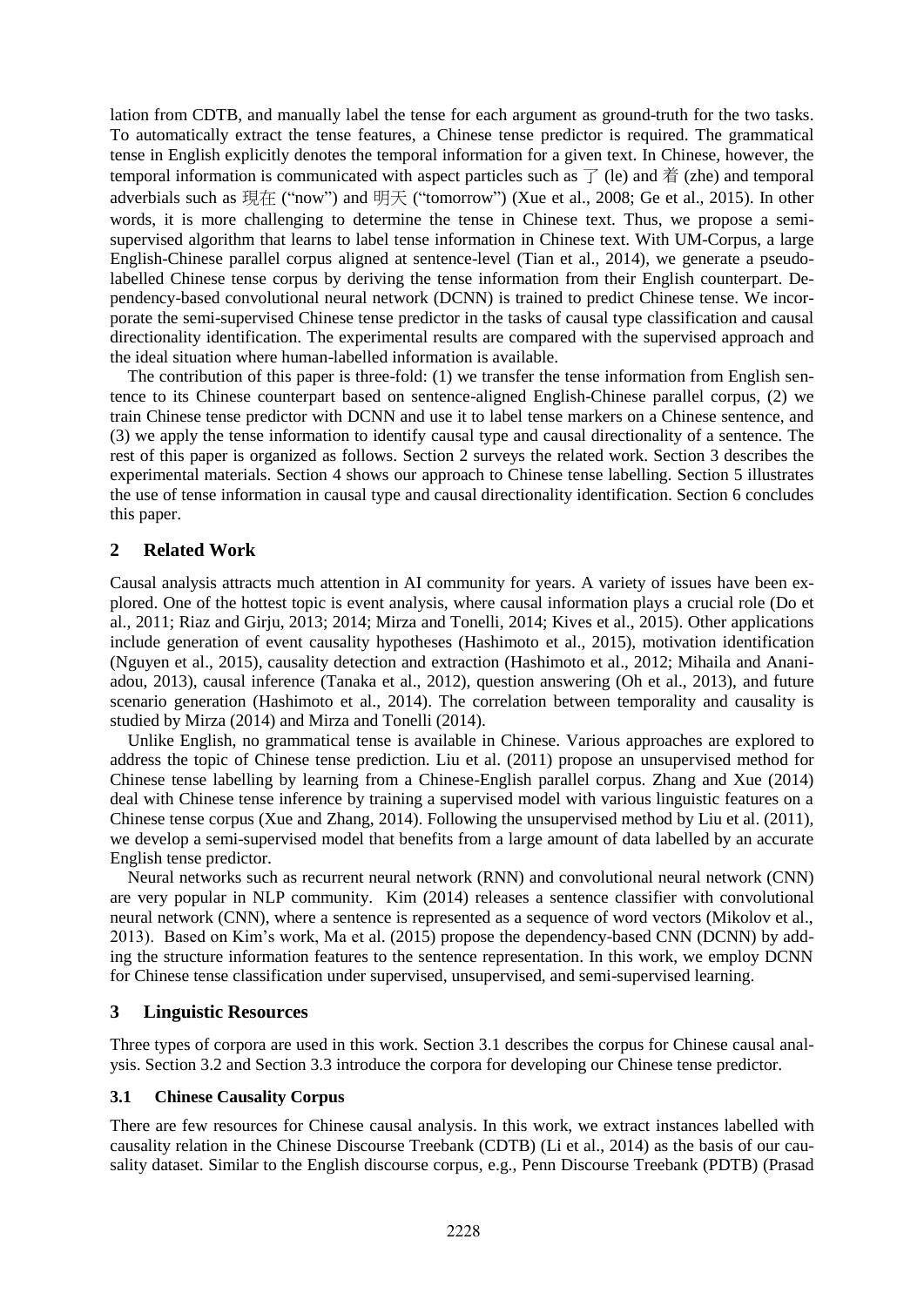et al., 2008), CDTB is a Chinese corpus annotated with discourse information. A type of discourse relation is given to a pair of text spans (arguments). For instances of the explicit discourse relation, the connectives (discourse markers) are also annotated.

CDTB does not provide the information of causal directionality. Here we manually label the directionality for each instance extracted from CDTB. Table 1 summarizes the six types of the causality relation. The distributions of explicit/implicit and directionality are shown. Cause-Result, which appears more than 50%, is the majority. Most cases are implicit except Hypothetical and Condition. In terms of directionality, 73.1% of instances are in the direction of Reason-Effect. Furthermore, all the instances of Hypothetical, Inference, and Condition are Reason-Effect. In contrast, 78% of Purpose instances are Effect-Reason. In general, Chinese speakers tend to express the reason before the effect. We release the annotated tense corpus as a resource for NLP community.<sup>1</sup>

| Causal Type  | Number of<br>Instances | Explicit or<br>Implicit | Number of<br>Instances | $\%$  | Directionality       | Number of<br>Instances | $\%$    |
|--------------|------------------------|-------------------------|------------------------|-------|----------------------|------------------------|---------|
|              | 332                    | Explicit                | 162                    | 48.8% | Reason-Effect        | 73                     | 22.0%   |
| Purpose      |                        | Implicit                | 170                    | 51.2% | <b>Effect-Reason</b> | 259                    | 78.0%   |
|              | 127                    | Explicit                | 4                      | 3.1%  | Reason-Effect        | 98                     | 77.2%   |
| Background   |                        | Implicit                | 123                    | 96.9% | Effect-Reason        | 29                     | 22.8%   |
|              | 69                     | Explicit                | 55                     | 79.7% | Reason-Effect        | 69                     | 100.0%  |
| Hypothetical |                        | Implicit                | 14                     | 20.3% | <b>Effect-Reason</b> | $\Omega$               | $0.0\%$ |
| Inference    | 38                     | Explicit                | 3                      | 7.9%  | Reason-Effect        | 38                     | 100.0%  |
|              |                        | Implicit                | 35                     | 92.1% | <b>Effect-Reason</b> | $\Omega$               | 0.0%    |
| Condition    | 71                     | Explicit                | 37                     | 52.1% | Reason-Effect        | 71                     | 100.0%  |
|              |                        | Implicit                | 34                     | 47.9% | <b>Effect-Reason</b> | $\Omega$               | $0.0\%$ |
| Cause-Result | 677                    | Explicit                | 200                    | 29.5% | Reason-Effect        | 612                    | 90.4%   |
|              |                        | Implicit                | 477                    | 70.5% | Effect-Reason        | 65                     | 9.6%    |
| Total        |                        | Explicit                | 461                    | 35.1% | Reason-Effect        | 961                    | 73.1%   |
|              | 1,314                  | Implicit                | 853                    | 64.9% | <b>Effect-Reason</b> | 353                    | 26.9%   |

Table 1: Statistics of the causality relations in Chinese causality corpus.

## **3.2 Chinese Tense Corpus**

Human-annotated and machine-generated Chinese tense corpora will be used to learn Chinese tense predictor. The human-annotated Chinese tense corpus was developed by Xue and Zhang (2014). Based on a word-aligned Chinese-English parallel treebank, tense, modality, eventually, and event types are manually annotated. Due to the copyright issue, only a subset of data is available for us. For every event, one of the seven tenses is labelled: "Past", "Present", "Future", "Relative Past", "Relative Present", "Relative Future", and "None". We convert all the relative tenses to absolute ones. Finally, total 3,358 instances are extracted. Figure 1 shows the distribution of the human-annotated dataset used in the experiments.



Figure 1: Distribution of instances extracted from the human-labelled Chinese tense corpus.

 1 http://nlg.csie.ntu.edu.tw/nlpresource/chinese\_causality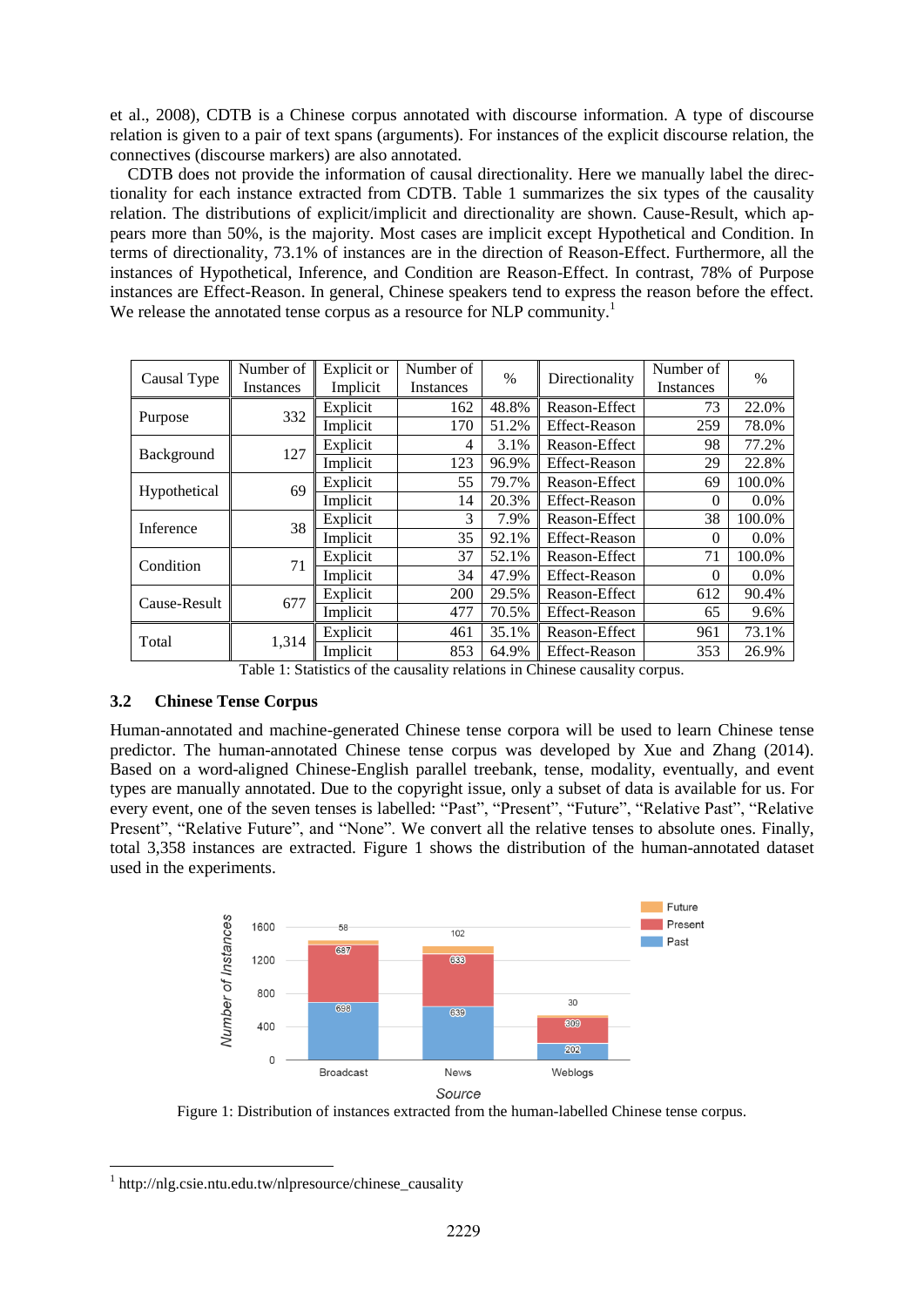## **3.3 English-Chinese Parallel Corpus**

In contrast to the human-annotated Chinese tense corpus, a large English-Chinese parallel corpus, UM-Corpus (Tian et al., 2014), is adopted to label Chinese sentences with tense information. In UM-Corpus, text from eight domains are collected and aligned at sentence-level. A total of 2,215,000 sentences are released. How to develop the machine-generated Chinese tense corpus will be described in Section 4.2.

## **4 Chinese Tense Labelling**

Because grammatical tense is inherent in an English sentence, tense prediction is relatively easier. A large amount of pseudo-labelled data can be generated by tense mapping between English-Chinese parallel sentences. Section 4.1 shows a rule-based tense predictor to determine the tense in the English side. Section 4.2 specifies how to transfer the tense information to its Chinese counterpart by bilingual verb alignment. Section 4.3 proposes a dependency-based convolutional neural network (DCNN) to predict Chinese tense.

## **4.1 Rule-based English Tense Predictor**

Based on the definition of the Stanford typed dependencies<sup>2</sup>, we develop a rule-based English tense predictor. For each of the 18 combinations among tenses, voices, and aspects, Table 2 presents the rules in the tense determination. Figure 2 illustrates the dependency tree of the sentence "He was being punished", where the verb "punished" is tagged as VBN (past participle verb), and its dependents contain aux(was/VBD) and auxpass(being/VBG). According to the rules in Table 2, the tense of this sentence is past, the voice is passive, and the aspect is progressive.

| Tense                                  | Voice/Aspect        | Verb POS     | Dep. Auxiliary Verb                             | Sample                             |  |
|----------------------------------------|---------------------|--------------|-------------------------------------------------|------------------------------------|--|
|                                        | Active/Simple       | VB, VBP, VPZ |                                                 | I write.                           |  |
|                                        | Active/Progressive  | <b>VBG</b>   | aux(am/VBP)                                     | I am writing.                      |  |
| Present                                | Active/Perfect      | VBN          | aux(have/VBP)                                   | I have written.                    |  |
|                                        | Passive/Simple      | <b>VBN</b>   | auxpass(is/VBZ)                                 | He is punished.                    |  |
|                                        | Passive/Progressive | <b>VBN</b>   | aux(is/VBZ), auxpass(being/VBG)                 | $\overline{He}$ is being punished. |  |
|                                        | Passive/Perfect     | <b>VBN</b>   | aux(has/VBZ), auxpass(been/VBN)                 | He has been punished.              |  |
|                                        | Active/Simple       | VBD          |                                                 | I wrote.                           |  |
|                                        | Active/Progressive  | VBG          | $aux(was)-VBD$                                  | I was writing.                     |  |
| Past                                   | Active/Perfect      | VBN          | aux(had)-VBD                                    | I had written.                     |  |
|                                        | Passive/Simple      | <b>VBN</b>   | auxpass(was/VBD)                                | He was punished.                   |  |
| Passive/Progressive<br>Passive/Perfect |                     | <b>VBN</b>   | aux(was/VBD), auxpass(being/VBG)                | He was being punished.             |  |
|                                        |                     | VBN          | aux(had/VBD), auxpass(been/VBN)                 | He had been punished.              |  |
|                                        | Active/Simple       | VB           | aux(will/MD)                                    | I will write.                      |  |
|                                        | Active/Progressive  | <b>VBG</b>   | $aux(will/MD)$ , $aux(be/VB)$                   | I will be writing.                 |  |
|                                        | Active/Perfect      | VBN          | $aux(will/MD)$ , $aux(have/VB)$                 | I will have written.               |  |
| Future                                 | Passive/Simple      | VBN          | $aux(will/MD)$ , $auxpass(bc/VB)$ .             | He will be punished.               |  |
|                                        | Passive/Progressive | <b>VBN</b>   | $aux(will/MD)$ , $aux(be/VB)$ ,                 | He will be being punished.         |  |
|                                        |                     |              | auxpass(being/VBG)                              |                                    |  |
|                                        | Passive/Perfect     | <b>VBN</b>   | aux(will/MD), aux(have/VB)<br>auxpass(been/VBN) | He will have been punished         |  |

Table 2: Rules for English tense prediction with the information of POS tagging and dependency parsing.



 2 http://nlp.stanford.edu/software/dependencies\_manual.pdf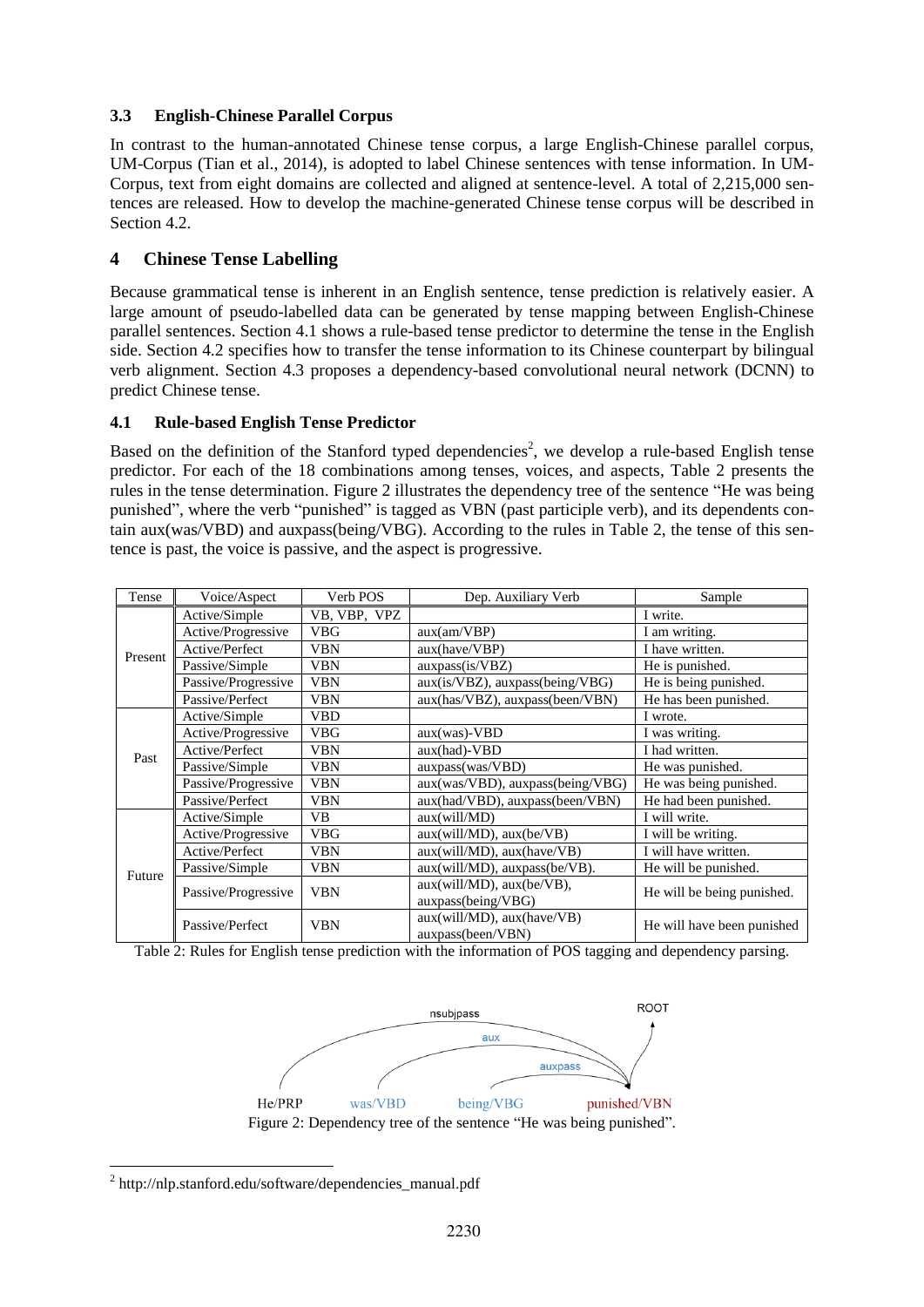We evaluate the performance of the English tense predictor on the dataset from the NTHU Academic Writing Database<sup>3</sup>. In this dataset, 1,171 English sentences are carefully annotated with linguistic information such as tense, voice, aspect, and argumentative zone. Our rule-based tense predictor achieves an accuracy of 91.98%. Error analysis shows that most wrongly labelled instances are due to the errors of POS tagging and dependency parsing. (S3) shows an example. The verb (VB) "image" is wrongly labelled as a noun (NN) by the Stanford tagger. Our rule-based English tense predictor is released as a tool<sup>4</sup>.

(S3) "When combined with multiphoton excitation, both schemes can image thick samples with three-dimensional optical sectioning and much improved resolution."

#### **4.2 Machine-generated Chinese Tense Corpus**

As described in Section 3, total 2,215,000 English-Chinese parallel sentences are released in UM-Corpus. We perform Chinese word segmentation, POS tagging, and dependency parsing for the Chinese sentences with Stanford CoreNLP (Manning et al., 2014). UM-Corpus is aligned at sentence level, but a sentence may contain multiple verbs. For a sentence with multiple verbs, we employ the alignment tool GIZA $++$ <sup>5</sup> to align English verbs with their Chinese counterparts (Och and Ney, 2003). However, not all cases are perfectly aligned. In the example shown in Figure 3, the English verb "go" is wrongly aligned with two Chinese tokens  $\frac{1}{2}$  ("that time") and  $\pm$  ("go") because the Chinese word segmenter does not correctly separate  $\frac{1}{2}$  ("the") and  $\boxed{ \Box }$  ("back"). To reduce the noise, we remove all the instances that fail to align. As a result, we obtain 615,521 Chinese instances with tense information as the pseudo-labelled corpus.

Table 3 shows the statistics of this corpus. On the one hand, instances of the *present* tense, which occupy 63.75%, are the majority. On the other hand, only 6.7% of the instances are with the *future* tense. Among all domains, the odd distribution of Law is observable. About 49.09% of the instances in the Law domain are in *future* tense because most legal provisions are made to regulate what will happen in the future. Microblog is the smallest domain, i.e., only 954 instances are found.



word segmentation error.

#### **4.3 DCNN-Based Chinese Tense Predictor**

Tense labelling for a given sentence is a task of sentence classification. In this work, we employ the dependency-based convolutional neural network (DCNN) as the classifier (Ma et al., 2015). Based on the sentence classifier with CNN (Kim, 2014), the DCNN gains improvement by incorporating the information of linguistic structure. In addition to a sequence of word vectors like the skip-gram (Mikolov et al., 2013), the outcome of dependency parsing such as ancestor paths and siblings are added to the sentence representation. In this work, the skip-gram is trained on the Tagged Chinese Gigaword (CGW) corpus 2.0 (Graff et al., 2005; Huang, 2009), and a Chinese word is represented as a vector with a dimension of 400.

<sup>3</sup> http://writing.wwlc.nthu.edu.tw/writcent

<sup>4</sup> http://nlg.csie.ntu.edu.tw/nlpresource/english\_tense\_predictor

<sup>5</sup> http://www.statmt.org/moses/giza/GIZA++.html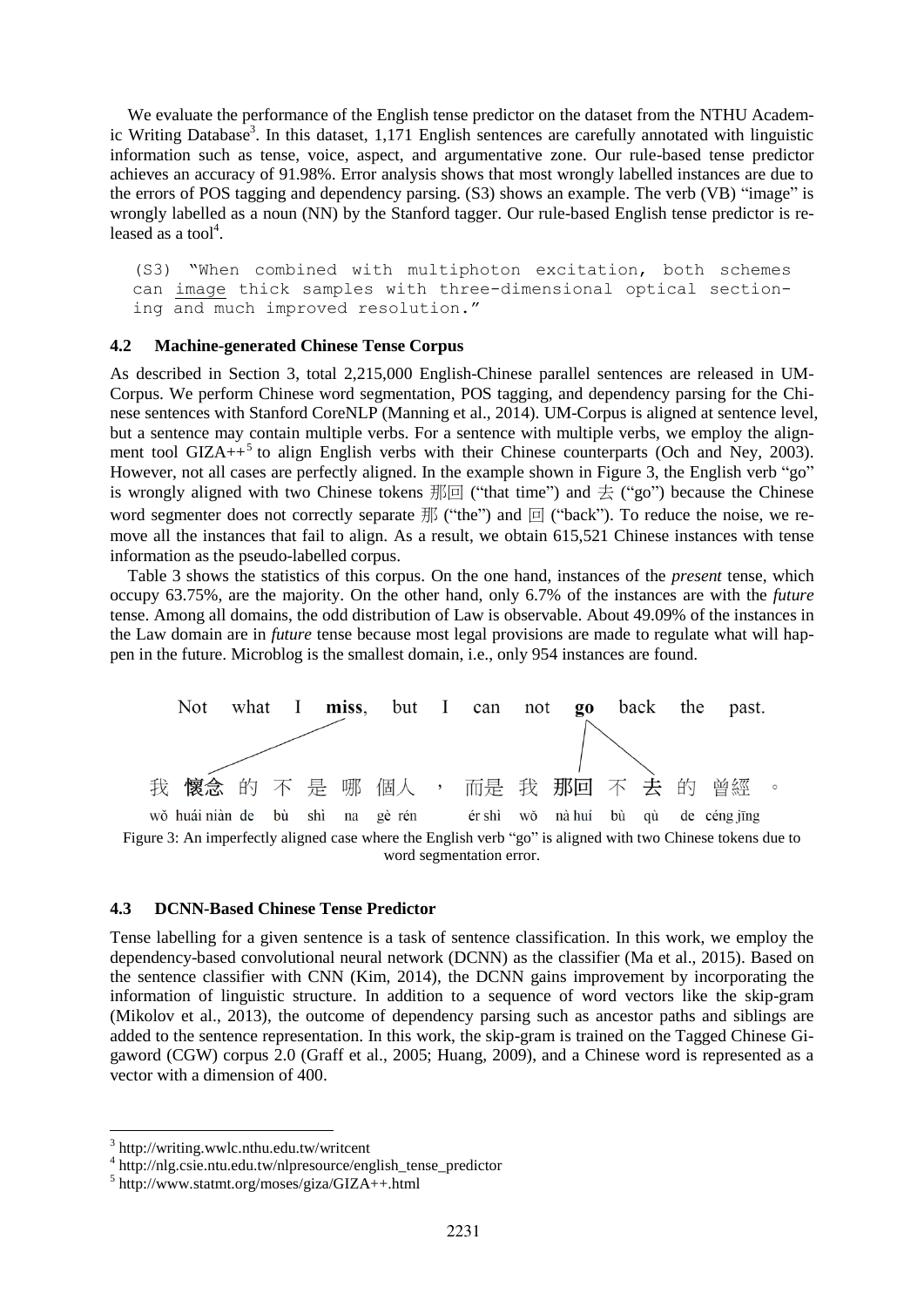| Domains          | Past                                                               |        |         | Present | Future | Total         |         |
|------------------|--------------------------------------------------------------------|--------|---------|---------|--------|---------------|---------|
|                  | #                                                                  | $\%$   | #       | $\%$    | #      | $\frac{0}{0}$ |         |
| Education        | 51,906                                                             | 32.67% | 98.954  | 62.28%  | 8.022  | 5.05%         | 158,882 |
| Laws             | 1,370                                                              | 4.56%  | 13,930  | 46.35%  | 14,754 | 49.09%        | 30,054  |
| Microblog        | 155                                                                | 16.25% | 743     | 76.94%  | 56     | 5.87%         | 954     |
| <b>News</b>      | 50,768                                                             | 34.79% | 88,812  | 60.86%  | 6,350  | 4.35%         | 145,930 |
| Science          | 12,222                                                             | 19.75% | 46,065  | 74.45%  | 3,586  | 5.80%         | 61,873  |
| Spoken           | 25,924                                                             | 33.37% | 48,313  | 62.19%  | 3,447  | 4.44%         | 77,684  |
| <b>Subtitles</b> | 25,735                                                             | 29.68% | 57,064  | 65.82%  | 3,898  | 4.50%         | 86,697  |
| Thesis           | 14,416                                                             | 26.97% | 38,543  | 72.11%  | 488    | 0.98%         | 53,447  |
| Total            | 182,496                                                            | 29.65% | 392,424 | 63.75%  | 40,601 | 6.70%         | 615,521 |
|                  | Table 3: Distribution of the machine labelled Chinese tense corpus |        |         |         |        |               |         |

Ile 3: Distribution of the machine-labelled Chinese tense

### **4.3.1 Unsupervised Learning for Chinese Tense Labelling**

In the setting of unsupervised learning, we train the DCNN classifier on the machine-generated Chinese tense corpus, and test on the human-annotated Chinese tense corpus. The support vector machine (SVM) with RBF kernel and the random forest (RF) classifiers are also trained as baseline models. The hyperparamters of both classifiers are adjusted with grid search. The McNemar test is applied for significance testing at  $p=0.05$ . Table 4 shows the results in accuracies in the order of domain size. In general, the more the data, the better the performance. All the three models trained on the tiny Microblog dataset are superior to those trained on Law, the relatively larger dataset, because of the odd distribution of the Law domain. The DCNN significantly outperforms the other two models in most domains except for Microblog and Subtitles. DCNN with the data from all domains achieves the highest accuracy of 68.62% in the unsupervised approach. The performances of SVM and RF with all data are slightly decreased. That confirms the selection of pseudo data is crucial for traditional classifiers (Liu et al., 2011). In contrast, the DCNN model is not affected by this issue. That shows the high discriminative ability of the neural network model.

| Domains          | Number of Instances | <b>DCNN</b> | <b>SVM</b> | RF     |
|------------------|---------------------|-------------|------------|--------|
| Microblog        | 954                 | 48.62%      | 50.14%     | 49.45% |
| Law              | 30,054              | 43.28%      | 41.06%     | 40.75% |
| Thesis           | 53,447              | 54.95%      | 53.81%     | 49.97% |
| Science          | 61,873              | 57.70%      | 56.69%     | 52.56% |
| Spoken           | 77,384              | 65.07%      | 62.90%     | 60.38% |
| <b>Subtitles</b> | 86,697              | 55.43%      | 56.27%     | 56.63% |
| <b>News</b>      | 145,930             | 66.80%      | 64.38%     | 62.36% |
| Education        | 158,882             | 67.91%      | 64.70%     | 62.22% |
| All Domains      | 615,521             | 68.62%      | 62.20%     | 61.57% |

Table 4: Experimental results of learning from pseudo-labelled data by domains.

#### **4.3.2 (Semi-)Supervised Learning for Chinese Tense Labelling**

This section evaluates our model under supervised and semi-supervised learning. Five-fold cross validation is performed on the 3,358 genuine instances. For each fold, one fifth of 3,358 genuine instances (human-annotated) are used for testing, and four-fifth of 3,358 genuine instances and various amounts of pseudo-labelled (machine-generated) data are used for training. Table 5 compares the accuracies of

| Settings        | # Genuine Data | # Pseudo Data | <b>DCNN</b> | <b>SVM</b> | RF     |
|-----------------|----------------|---------------|-------------|------------|--------|
| Supervised      | 3,358          | 0             | 66.77%      | 64.79%     | 65.92% |
| Unsupervised    |                | 615.521       | 68.62%      | 62.20%     | 61.57% |
|                 | 3,358          | 10,000        | 68.00%      | 66.10%     | 62.85% |
|                 | 3,358          | 20,000        | 68.59%      | 66.33%     | 61.99% |
| Semi-Supervised | 3,358          | 100,000       | 67.97%      | 66.60%     | 63.80% |
|                 | 3,358          | 300,000       | 68.56%      | 66.42%     | 64.13% |
|                 | 3,358          | 615,521       | 69.64%      | 65.86%     | 63.83% |

Table 5: Comparison of supervised, unsupervised, and semi-supervised learning for Chinese tense labelling.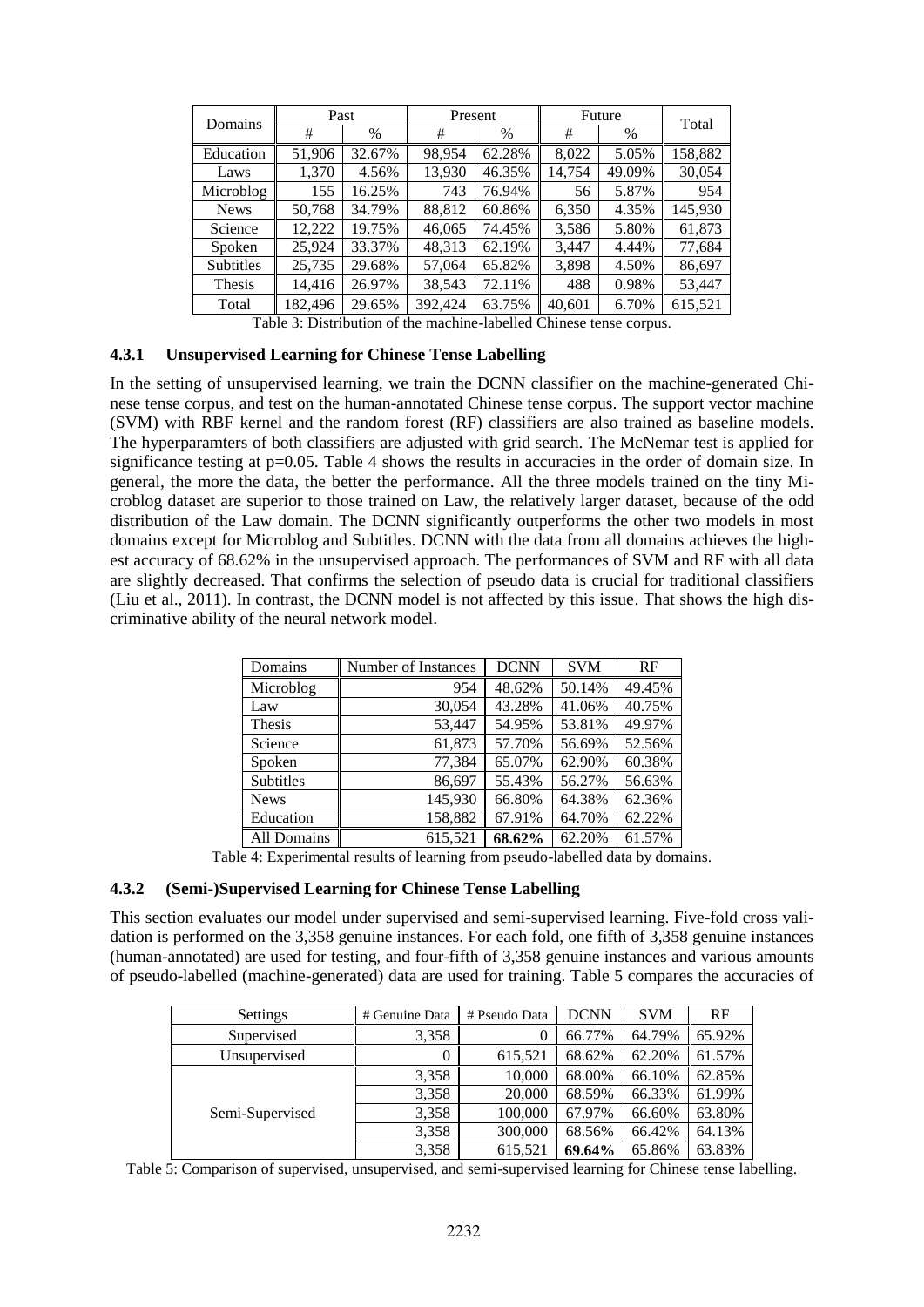supervised, unsupervised, and semi-supervised training. Our model gains improvement by adding the genuine instances to large pseudo-labelled corpus. Compared to supervised training, adding the pseudo-labelled data increases the performance of DCNN up to 69.64%. SVM is also improved under semi-supervised training. RF is a counter-example that performs best under supervised training, but still does not compete with DCNN.

## **5 Causal Analysis**

The DCNN-based Chinese tense predictor is used to label the tense features to the instances in the causal corpus. Sections 5.1 and 5.2 confirm if the two tasks of causal analysis gain improvement from tense information. This work focuses on the correlation between tense information and causal analysis in Chinese text. The bag-of-word SVM classifiers with or without tense features are experimented to verify if the tense information improves the two tasks of causal analysis. The tense features consist of six binary values: *arg*1*-is-past*, *arg*1*-is-present*, *arg*1*-is-future*, *arg*2*-is-past*, *arg*2*-is-present*, and arg2-is-future. Three sources of tense features are compared: labelled by the supervised model (M<sub>super</sub>), labelled by the semi-supervised model ( $M_{\text{semi}}$ ), and labelled by human ( $M_{\text{h}}$ ). Refer to Section 4.3.2, the supervised model is the DCNN-based Chinese tense predictor trained on 3,358 genuine data. The semi-supervised model is the DCNN-based Chinese tense predictor trained on the combination of 3,358 genuine and 615,521 pseudo data. The model with human-labelled tense,  $M<sub>h</sub>$ , is an ideal model since human-labelled information is unavailable in real applications. Five-fold cross validation is performed. The hyperparameters are adjusted for the SVM (RBF) classifier with grid search. The McNemar test is applied for significance testing at  $p=0.05$ .

## **5.1 Causal Type Classification**

In the task of causal type classification, the model predicts one of the six causal types for a given argument pair. The performances measured in accuracy and macro F-score are given in Table 6. Compared to the model with only Word feature  $(M_w)$ , tense information indeed improves the performance of this task. M<sub>h</sub> is significantly superior to M<sub>w</sub> at  $p=0.05$ . Furthermore, it is surprising that M<sub>semi</sub> competes with Mh.

| Model    | $\mathbf{M}_{\mathbf{w}}$ |         | IVI <sub>super</sub> |         | $\rm M_{semi}$ |         | $\rm M_h$ |         |
|----------|---------------------------|---------|----------------------|---------|----------------|---------|-----------|---------|
|          | Accuracy                  | F-Score | Accuracy             | F-Score | Accuracv       | F-Score | Accuracy  | F-Score |
| Explicit | 75.48%                    | 44.74%  | 76.35%               | 44.93%  | 76.57%         | 46.48%  | 77.00%    | 46.63%  |
| Implicit | 59.78%                    | 30.84%  | 60.60%               | 29.09%  | 62.36%         | 32.48%  | 62.25%    | 29.71%  |
| Overall  | 65.28%                    | 35.71%  | 66.11%               | 34.64%  | 67.33%         | 37.38%  | 67.41%    | 35.64%  |

Table 6: Experimental results of causal type classification.

The confusion matrices of  $M_h$  and  $M_{semi}$  are shown in Tables 7 and 8, respectively.  $M_h$  tends to predict an instance to Cause-Result, the largest type of the six. In contrast,  $M<sub>semi</sub>$  is fairer that more instances are classified to minor types.

 $(S4)$  is an example which is correctly classified to Cause-Result by  $M<sub>semi</sub>$ , but wrongly classified to Background by  $M_h$ . The part of effect is underlined, while the rest is the part of reason. This instance shows the grey zone between Cause-Result and Background. By definition, Cause-Result holds on a stronger factually cause-effect relation.

| <b>Types</b>      | Purpose | Background | Hypothetical | Inference | Condition | Cause-Result |
|-------------------|---------|------------|--------------|-----------|-----------|--------------|
| Purpose           | 66.57%  | $0.00\%$   | 0.30%        | $0.00\%$  | 1.51%     | 31.63%       |
| <b>Background</b> | 6.30%   | 19.69%     | $0.00\%$     | 0.79%     | $0.00\%$  | 73.23%       |
| Hypothetical      | 13.04%  | $0.00\%$   | 49.28%       | $0.00\%$  | 1.45%     | 36.23%       |
| Inference         | 10.53%  | 7.89%      | $0.00\%$     | 5.26%     | 5.26%     | 71.05%       |
| Condition         | 21.13%  | 1.41%      | 1.41%        | $0.00\%$  | 21.13%    | 54.93%       |
| Cause-Result      | 6.20%   | 4.73%      | 0.74%        | $0.44\%$  | 0.89%     | 87.00%       |

Table 7: Confusion matrix of the model with human-labelled tense features.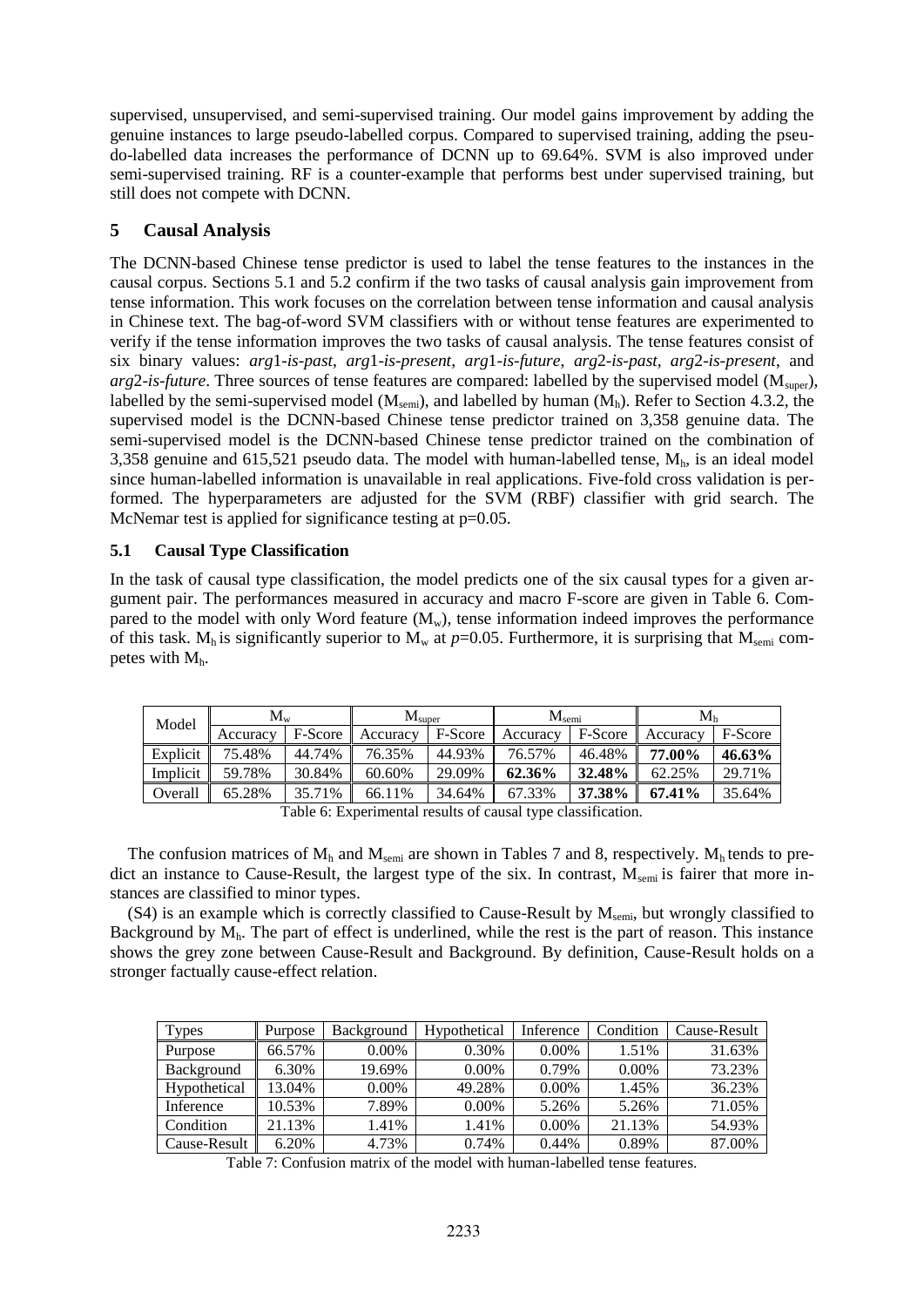| Types        | Purpose | Background | Hypothetical | Inference | Condition | Cause-Result |
|--------------|---------|------------|--------------|-----------|-----------|--------------|
| Purpose      | 72.29%  | 0.60%      | 0.30%        | $0.00\%$  | 1.20%     | 25.60%       |
| Background   | 6.30%   | 31.50%     | $0.00\%$     | 0.79%     | 1.57%     | 59.84%       |
| Hypothetical | 17.39%  | $0.00\%$   | 47.83%       | $0.00\%$  | 1.45%     | 33.33%       |
| Inference    | 10.53%  | 15.79%     | $0.00\%$     | 5.26%     | 5.26%     | 63.16%       |
| Condition    | 28.17%  | 1.41%      | 1.41%        | $0.00\%$  | 22.54%    | 46.48%       |
| Cause-Result | 9.45%   | 6.20%      | 1.33%        | 0.44%     | 0.74%     | 81.83%       |

Table 8: Confusion matrix of the model with the tense features labelled by our semi-supervised tense predictor.

(S4) 僅中國陸上三大天然氣最富集的四川盆地,近四十多年來,已累計生產一千六百 三十三億立方米天然氣。基本上解決了成都、重慶等一批大中城市的民用燃料,並形成 以天然氣為原料的中國最大的維尼龍生產線四川維尼龍廠。 (Sichuan Basin, the only place with the three major natural gas resources in China, nearly forty years, has produced a total of 163.3 billion cubic meters of natural gas. This basically provided domestic fuel for Chengdu, Chongqing and other cities, and found the Sichuan Vinylon plant, China's largest production line of Vinalon using natural gas as raw materials)

#### **5.2 Causal Directionality Identification**

In the task of causal directionality identification, the binary classifier predicts one of the two direction (i.e., Reason-Effect and Effect-Reason) for a given argument pair. Refer to Table 1, 73.1% of instances in the direction of Reason-Effect, and no instances in the direction of Effect-Reason are found in the Hypothetical, Inference, and Condition types. Thus, only the performances of Purpose, Background, and Cause-Result are reported in Table 9. The results are consistent with the task of causal type classification. The ideal model  $M_h$  achieves the best performance and significantly outperforms  $M_w$  ( $p=0.05$ ), and M<sub>semi</sub> is second.

| Model        | $M_{w}$  |         | $\rm M_{super}$ |         | $\rm M_{semi}$ |         | $\rm M_h$ |         |
|--------------|----------|---------|-----------------|---------|----------------|---------|-----------|---------|
|              | Accuracy | F-Score | Accuracv        | F-Score | Accuracy       | F-Score | Accuracy  | F-Score |
| Purpose      | 87.04%   | 78.31%  | 88.25%          | 81.23%  | 88.85%         | 82.19%  | 91.26%    | 86.04%  |
| Background   | 77.16%   | 43.55%  | 77.16%          | 43.55%  | 77.16%         | 43.55%  | 78.74%    | 50.39%  |
| Cause-Result | 90.84%   | 54.52%  | 90.84%          | 53.29%  | 90.84%         | 55.68%  | 91.13%    | 59.18%  |
| Overall      | 88.18%   | 60.52%  | 88.53%          | 60.35%  | 88.71%         | 62.06%  | 89.76%    | 66.03%  |

Table 9: Experimental results of causal directionality identification.



Figure 4: Relationship between causal directionality and chronology.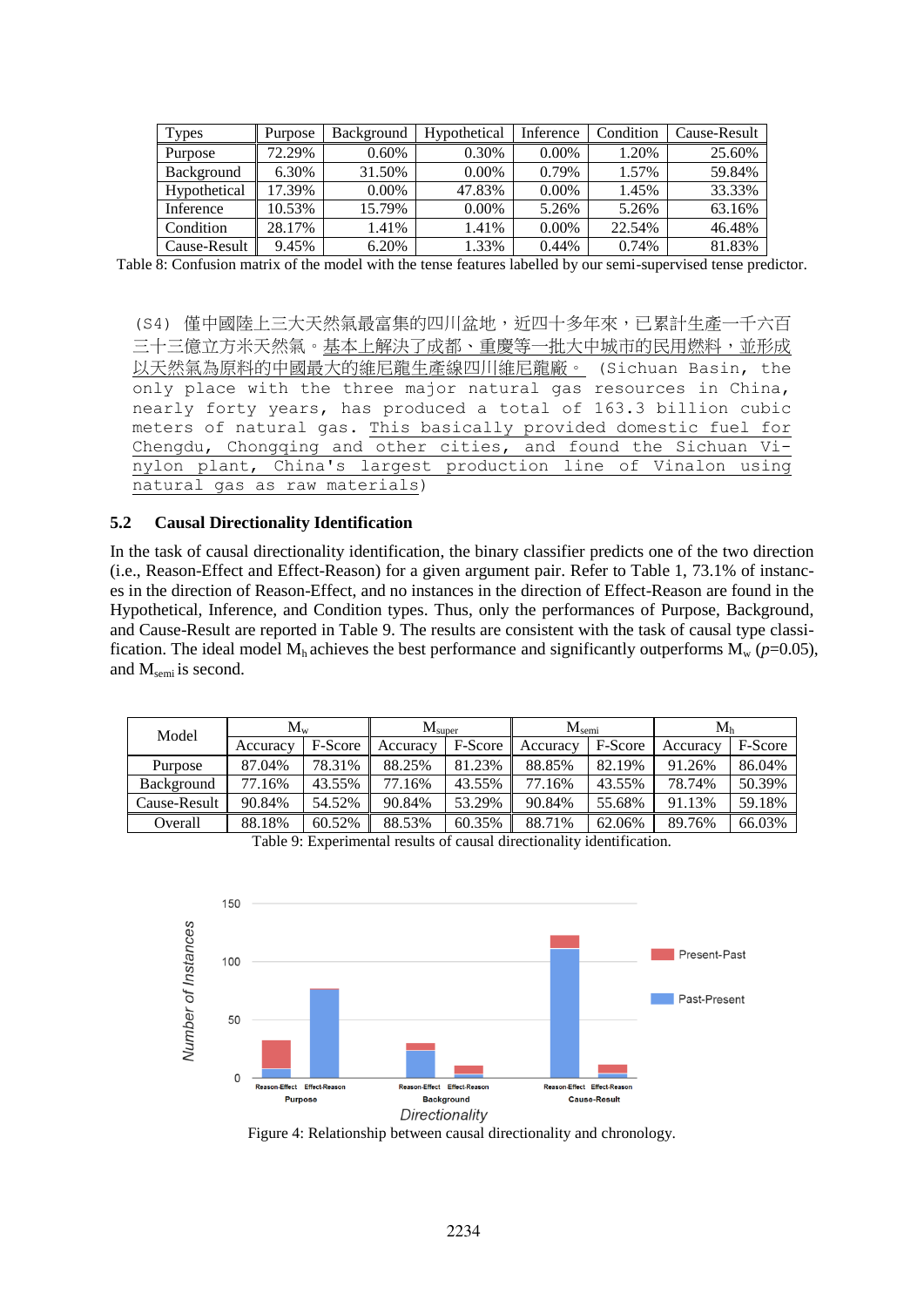Figure 4 presents the relationship between causal directionality and chronology. Due to the sparseness of the tense of future, only the two transitions, Past to Present (forward) and Present to Past (reverse), are shown. The direction of Reason-Effect is the majority in the types of Background and Cause-Result, where the reason and the effect of most instances happen in the order of chronology. The type of Purpose is different. As the instance of Purpose shown in (S5), where the part of effect is underlined, while the rest is the part of reason. In the case of Purpose, the reason usually happens after the effect because the reason is the goal, and the effect is the manner to achieve to goal. The statistics reflects the special natural of the Purpose type.

(S5)香港特別行政區行政長官董建華今日(星期二)與四萬名信眾出席佛教界慶祝香港 回歸祈福大會,為香港的繁榮安定及世界和平祝禱。(Today (Tuesday), Hong Kong Chief Executive Tung Chee-hwa and forty thousand faithful attended the Buddhist blessing event to celebrate the return of Hong Kong, for the prosperity and stability of Hong Kong and the world peace.)

## **6 Conclusion**

This work investigates the role of tense information in Chinese causal analysis. We annotate the tense information on CDTB, and propose an approach that learns from parallel data for Chinese tense labelling. Our semi-supervised approach improves the performance of the DCNN and SVM models. The best model achieves an accuracy of 69.64% in Chinese tense labelling, while its outcome is useful information for the tasks of causal analysis.

Experimental results confirm the causal analysis tasks gain improvement from the tense features. Furthermore, we observe the high discriminative ability of the neural network model when the pseudolabelled data are added to training set. Linguistics phenomena about causality and chronology are discussed with the evidence of data. We release the annotated tense corpus and a high performance rulebased English tense predictor for NLP community.

## **7 Acknowledgements**

This research was partially supported by Ministry of Science and Technology, Taiwan, under grants MOST-104-2221-E-002-061-MY3 and MOST-105-2221-E-002-154-MY3, and National Taiwan University under grant NTU-ERP-104R890858. We are also very thankful to the Writing Center at National Tsing Hua University for providing us the NTHU Academic Writing Database, the NLP<sup>2</sup>CT Laboratory at University of Macau for providing us the UM-Corpus, Chinese Language Processing Group at Brandeis University for providing us the Chinese Tense Corpus, and Professor Zhou Guodong for providing us the Chinese Discourse TreeBank.

### **References**

- Quang Xuan Do, Yee Seng Chan, Dan Roth. 2011. Minimally Supervised Event Causality Identification. In *Proceedings of the 2011 Conference on Empirical Methods in Natural Language Processing*, pages 294–303, Edinburgh, Scotland, UK.
- Tao Ge, Heng Ji, Baobao Chang, and Zhifang Sui. 2015. One Tense per Scene: Predicting Tense in Chinese Conversations. In *Proceedings of the 53rd Annual Meeting of the Association for Computational Linguistics and the 7th International Joint Conference on Natural Language Processing* (*Short Papers*), pages 668–673, Beijing, China.
- David Graff, Ke Chen, Junbo Kong, and Kazuaki Maeda. 2005. Chinese Gigaword Second Edition LDC2005T14. Web Download. Philadelphia: Linguistic Data Consortium.
- Chikara Hashimoto, Kentaro Torisawa, Julien Kloetzer, and Jong-Hoon Oh. 2015. Generating Event Causality Hypotheses through Semantic Relations. In *Proceedings of the Twenty-Ninth AAAI Conference on Artificial Intelligence*, pages 2396- 2403.
- Chikara Hashimoto, Kentaro Torisawa, Julien Kloetzer, Motoki Sano, Istvan Varga, Jong-Hoon Oh, and Yutaka Kidawara. 2014. Toward Future Scenario Generation: Extracting Event Causality Exploiting Semantic Rela-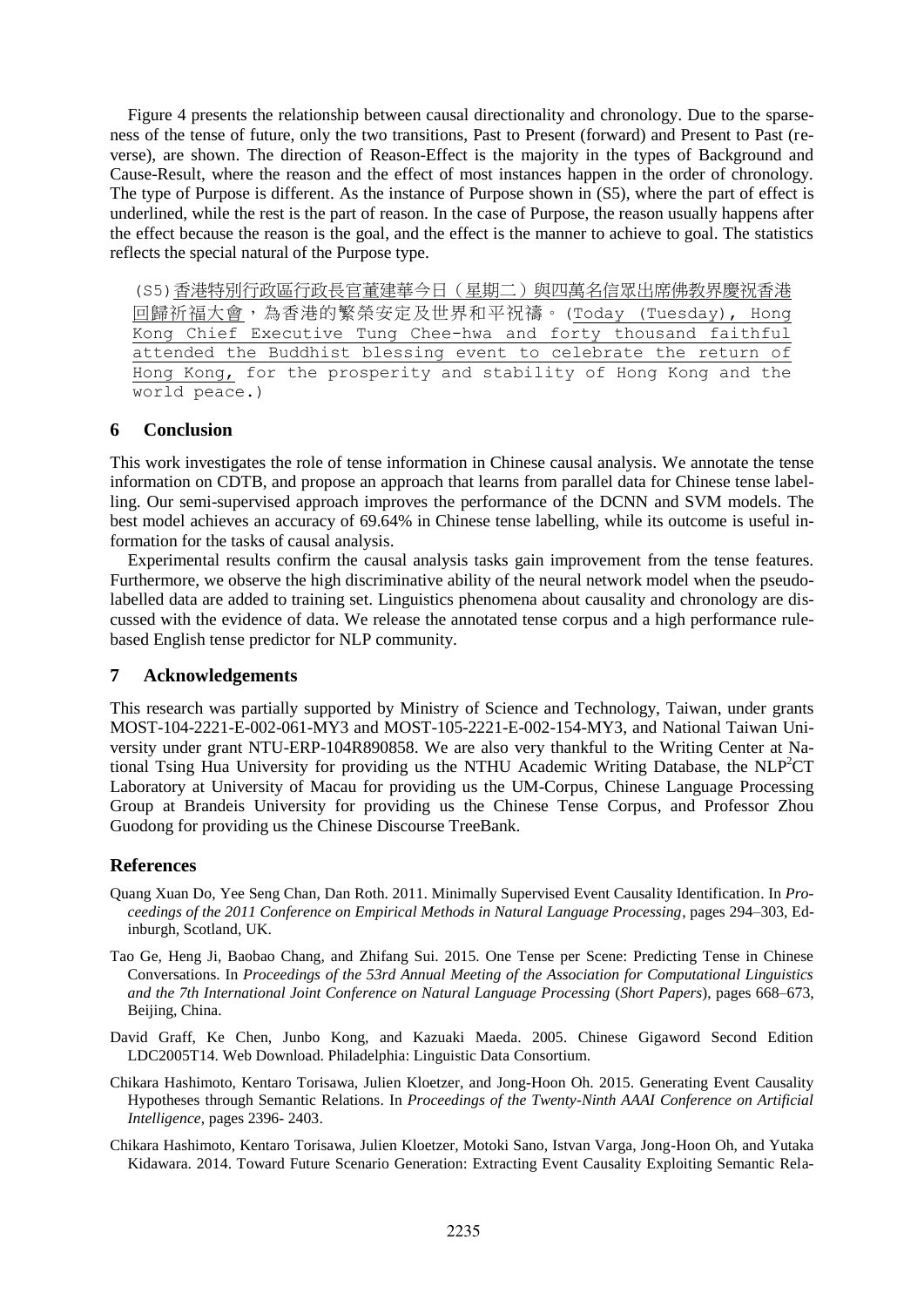tion, Context, and Association Features. In *Proceedings of the 52nd Annual Meeting of the Association for Computational Linguistics*, pages 987–997, Baltimore, Maryland, USA.

- Chikara Hashimoto, Kentaro Torisawa, Stijn De Saeger, Jong-Hoon Oh, and Jun'ichi Kazama. 2012. Excitatory or Inhibitory: A New Semantic Orientation Extracts Contradiction and Causality from the Web. In *Proceedings of the 2012 Joint Conference on Empirical Methods in Natural Language Processing and Computational Natural Language Learning*, pages 619–630, Jeju Island, Korea.
- Chu-Ren, Huang. 2009. Tagged Chinese Gigaword Version 2.0 LDC2009T14. Web Download. Philadelphia: Linguistic Data Consortium.
- Yoon Kim. 2014. Convolutional Neural Networks for Sentence Classification. In *Proceedings of the 2014 Conference on Empirical Methods in Natural Language Processing* (EMNLP), pages 1746–1751, Doha, Qatar.
- Christopher Kives, Stephen G. Ware, and Lewis J. Baker. 2015. Evaluating the Pairwise Event Salience Hypothesis in *Indexter.* In *Proceedings of the Eleventh AAAI Conference on Artificial Intelligence and Interactive Digital Entertainment* (*AIIDE-15*), pages 30-36.
- Yancui Li, Wenhe Feng, Jing Sun, Fang Kong, and Guodong Zhou. 2014. Building Chinese Discourse Corpus with Connective-driven Dependency Tree Structure. In *Proceedings of the 2014 Conference on Empirical Methods in Natural Language Processing* (*EMNLP*), pages 2105–2114, Doha, Qatar.
- Feifan Liu, Fei Liu, and Yang Liu. 2011. Learning from Chinese-English Parallel Data for Chinese Tense Prediction. In *Proceedings of the 5th International Joint Conference on Natural Language Processing*, pages 1116–1124, Chiang Mai, Thailand.
- Mingbo Ma, Liang Huang, Bing Xiang, and Bowen Zhou. 2015. Dependency-based Convolutional Neural Networks for Sentence Embedding. In *Proceedings of the 53rd Annual Meeting of the Association for Computational Linguistics and the 7th International Joint Conference on Natural Language Processing* (*Short Papers*), pages 174–179, Beijing, China.
- Christopher D. Manning, Mihai Surdeanu, John Bauer, Jenny Finkel, Steven J. Bethard, and David McClosky. 2014. The Stanford CoreNLP Natural Language Processing Toolkit. In *Proceedings of the 52nd Annual Meeting of the Association for Computational Linguistics: System Demonstrations*, pages 55-60.
- Claudiu Mihaila and Sophia Ananiadou. 2013. What causes a causal relation? Detecting Causal Triggers in Biomedical Scientific Discourse. In *Proceedings of the ACL Student Research Workshop*, pages 38–45, Sofia, Bulgaria.
- Tomas Mikolov, Ilya Sutskever, Kai Chen, Greg Corrado, and Jeffrey Dean. 2013. Distributed Representations of Words and Phrases and their Compositionality. In *Advances in Neural Information Processing Systems*, 26, pages 3111-3119.
- Paramita Mirza. 2014. Extracting Temporal and Causal Relations between Events. In *Proceedings of the ACL 2014 Student Research Workshop*, pages 10–17, Baltimore, Maryland USA.
- Paramita Mirza and Sara Tonelli. 2014. An Analysis of Causality between Events and its Relation to Temporal Information. In *Proceedings of COLING 2014, the 25th International Conference on Computational Linguistics: Technical Papers*, pages 2097–2106, Dublin, Ireland.
- Dong Nguyen, Tijs van den Broek, Claudia Hauff, Djoerd Hiemstra, and Michel Ehrenhard. 2015. #Support-TheCause: Identifying Motivations to Participate in Online Health Campaigns. In *Proceedings of the 2015 Conference on Empirical Methods in Natural Language Processing*, pages 2570–2576, Lisbon, Portugal.
- Franz Josef Och and Hermann Ney. 2003. A Systematic Comparison of Various Statistical Alignment Models. *Computational Linguistics*, 29(1):19-51.
- Jong-Hoon Oh, Kentaro Torisawa, Chikara Hashimoto, Motoki Sano, Stijn De Saeger, and Kiyonori Ohtake. 2013. Why-Question Answering using Intra- and Inter-Sentential Causal Relations. In *Proceedings of the 51st Annual Meeting of the Association for Computational Linguistics*, pages 1733–1743, Sofia, Bulgaria.
- Rashmi Prasad, Alan Lee, Nikhil Dinesh, Eleni Miltsakaki, Geraud Campion, Aravind Joshi, and Bonnie Webber. 2008. Penn Discourse Treebank Version 2.0 LDC2008T05. Web Download. Philadelphia: Linguistic Data Consortium, 2008. https://catalog.ldc.upenn.edu/LDC2008T05
- Mehwish Riaz and Roxana Girju. 2013. Toward a Better Understanding of Causality between Verbal Events: Extraction and Analysis of the Causal Power of Verb-Verb Associations. In *Proceedings of the SIGDIAL 2013 Conference*, pages 21–30, Metz, France.